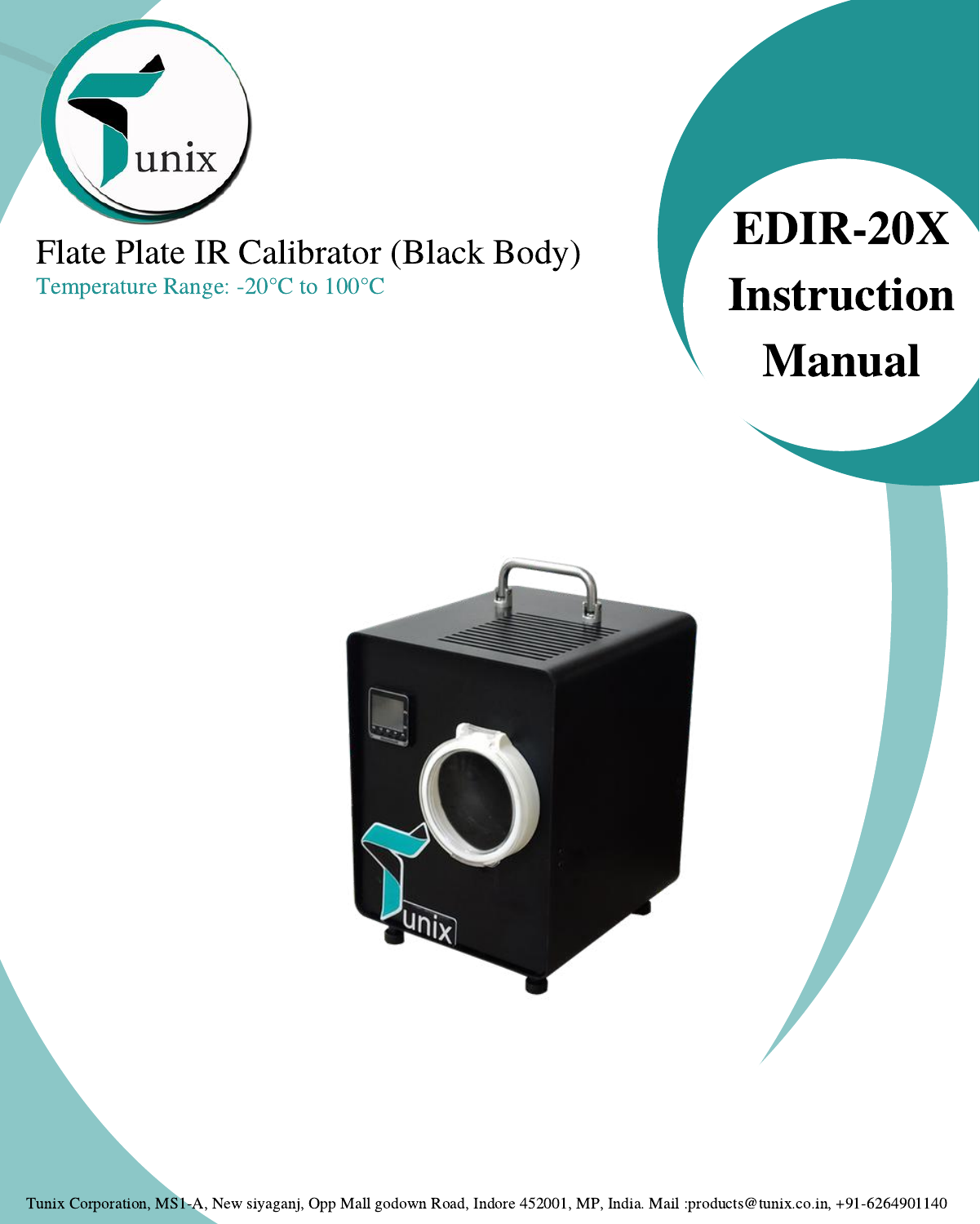# **TABLE OF CONTENTS**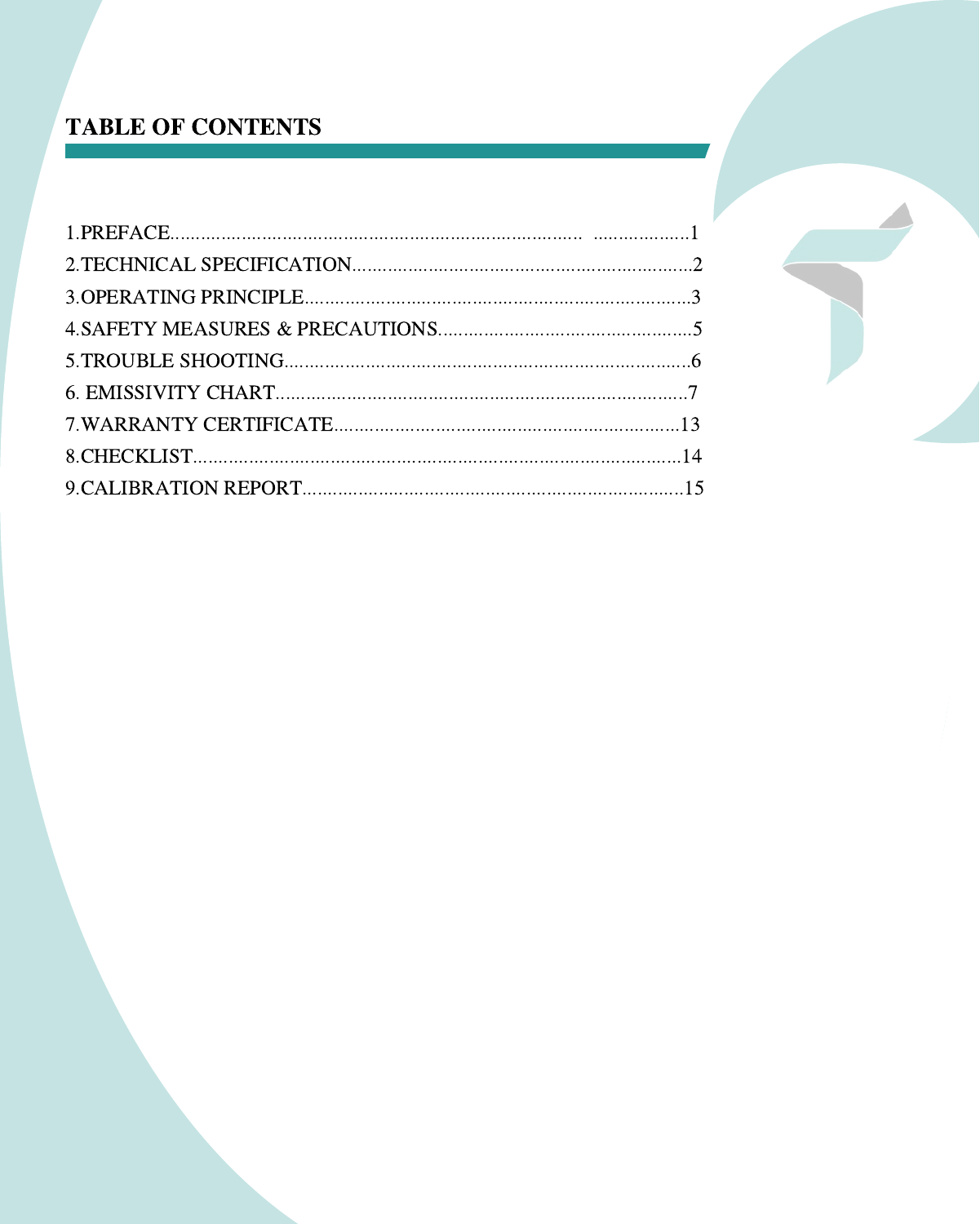#### **PREFACE**

Congratulation on purchase of "Tunix" make Flate plate/ Black Body Temperature Calibrator model EDIR-20 This instruments is one of the best available in its class.

We have taken enough care in designing and manufacturing to give you trouble free performance

#### STANDARED ACCESSORIES

Please check for following Standard accessories/Observation upton receipt of the product

- 1) Product is not physically damaged.
- 2) Operating manual With Warranty certificate
- 3) Power Chord.
- 4) Carrying Bag(optional if orderd)
- 5) General Calibration Certificate.( Not accredited to 17025)
- 6) 17025 accredited calibration certificate(optional if orderd).
- 7) RTD PT100 accuracy class A for referance temperature measurement (optional if orderd).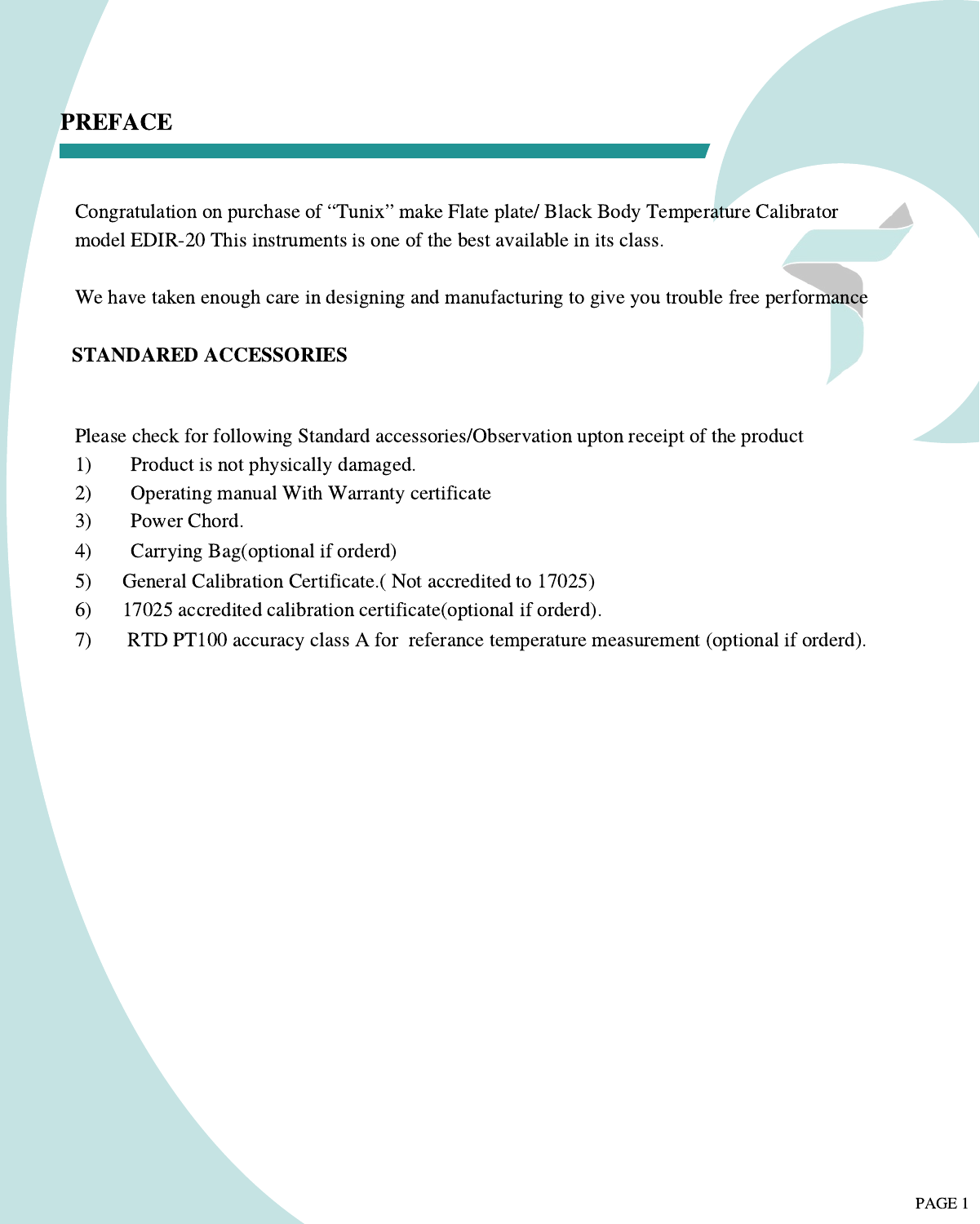## TECHNICAL SPECIFICATION

- 1) Temperature Range: -20˚C. to 100 ˚C.
- 2) Display resolution 0.1 ˚C
- 3) Control accuracy: better than  $\pm$  0.1 °C
- 4) Thermal Non uniformity(Radial) :  $\pm 0.15$  °C (Applicable for 40 mm dia)
- 5) Thermal stability
- $\pm$  0.1 °C at -20 °C (calculated after stabilization time of 10 minutes).
- $\pm$  0.25 °C at 100 °C (calculated after stabilization time of 10 minutes).
- 6) Power supply: 230 VAC @50-60 Hz.
- 7) Time to reach -20° C (20 Minutes).
	- Time to reach  $100^{\circ}$  C (15 Minutes).
- 8) Stabilization Time/settling time: 10 minutes after set point is achieved

9) Emissivity: 0.95

- 10) Power Consumption: single phase , 1200 Watt maximum.
- 11) Current : 3A
- 12) Sound: 45 dB Maximum.
- 13) Enclosure Metal(MS) Powder coated.
- 14) Weight: 10.14 kg without bag.
- 15) Dimensions: D: 265mm, H: 300, W: 225mm.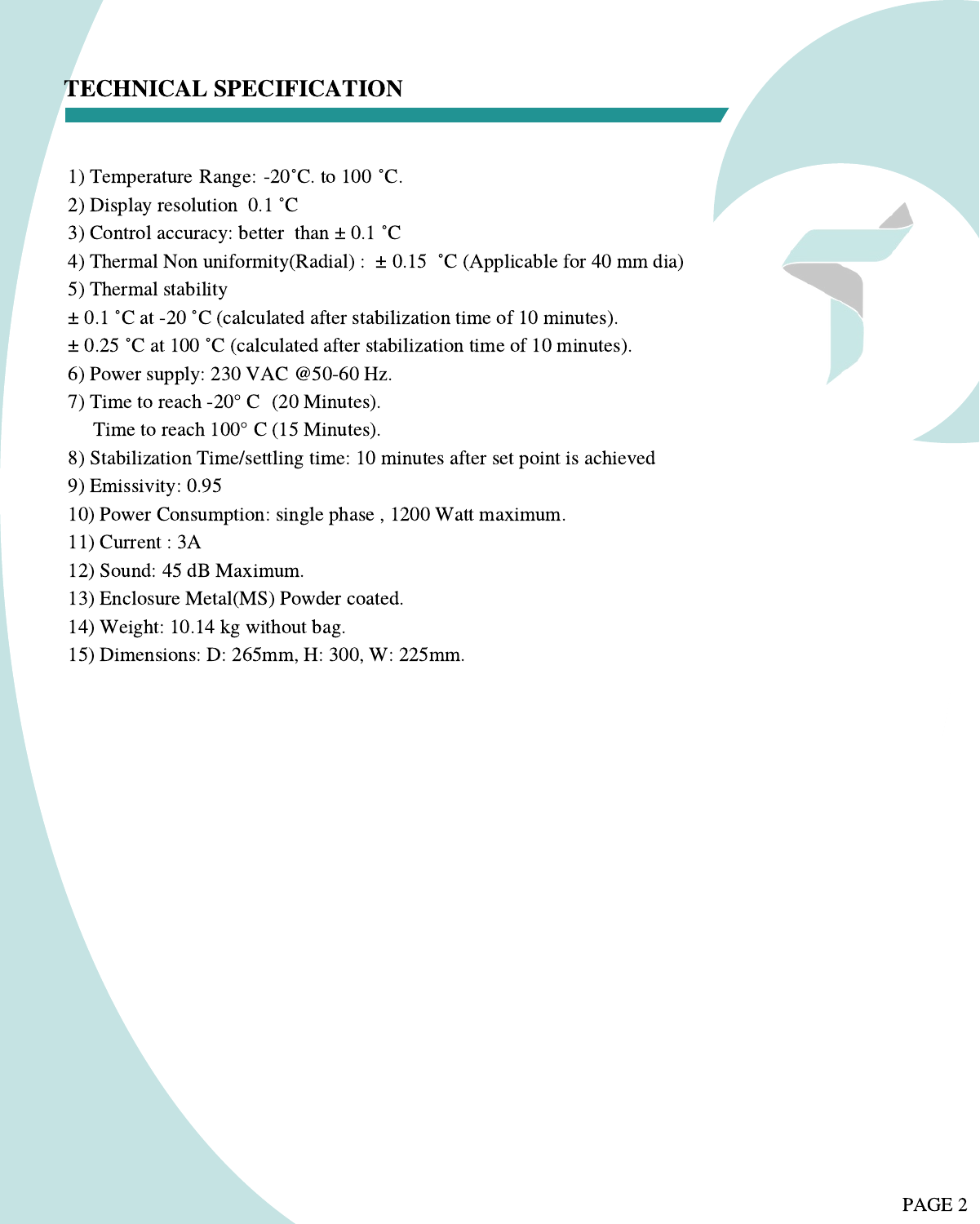#### OPERATING PRINCIPLE



For temperature calibration you require a stable known temperature source. The certainty of the calibration depends on

- 1) Stability of the source temperature.
- 2) Uniformity to which the stable temperature is known.
- 3) Emissivity of the black body.

Designed diagram of EDIR-20X is given below.

#### IMPORTANT INSTRUCTION FOR OPTIMUM PERFORMANCE

- 1) Use 5 Amp glass fuse as supplied with instrument.
- 2) 3 Pin Plug and Power cable used should have minimum 10 Amp capacity.
- 3) Cooling fan is on and the top air went is open. This is required to cool the electronics. Ensure the air passage is not blocked
- 4) Dry gas to be used as indicated to avoid frausting on the calibrator flate plate surface. Kindly consult the factory for the detailed use shows in Fig. B. Dry gas to be connected saparatly.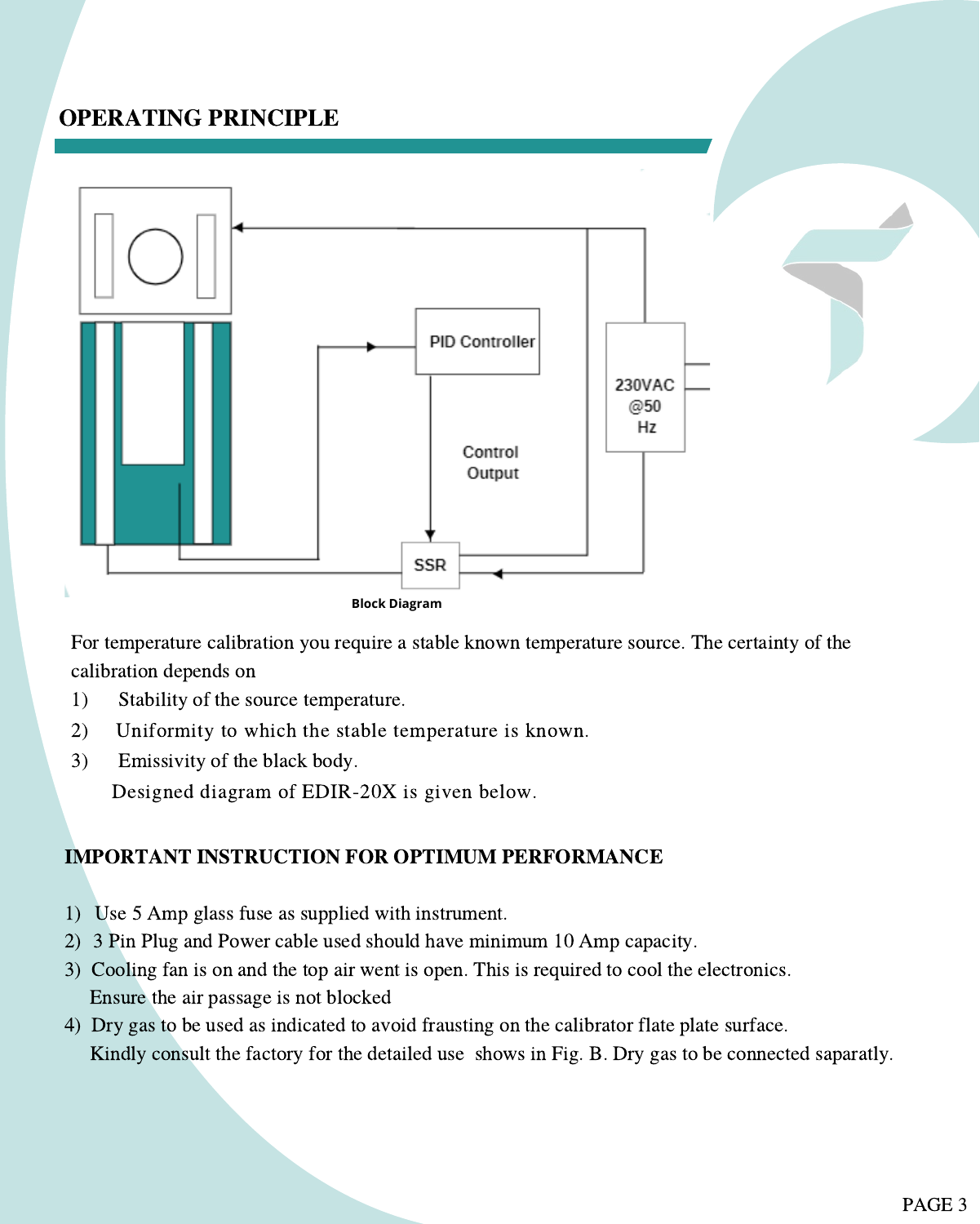#### OPERATING PRINCIPLE

Fix the finger in the cavity indicated and pull it gently to remove the top cover.



**Fig A(1)**

#### PID Controller

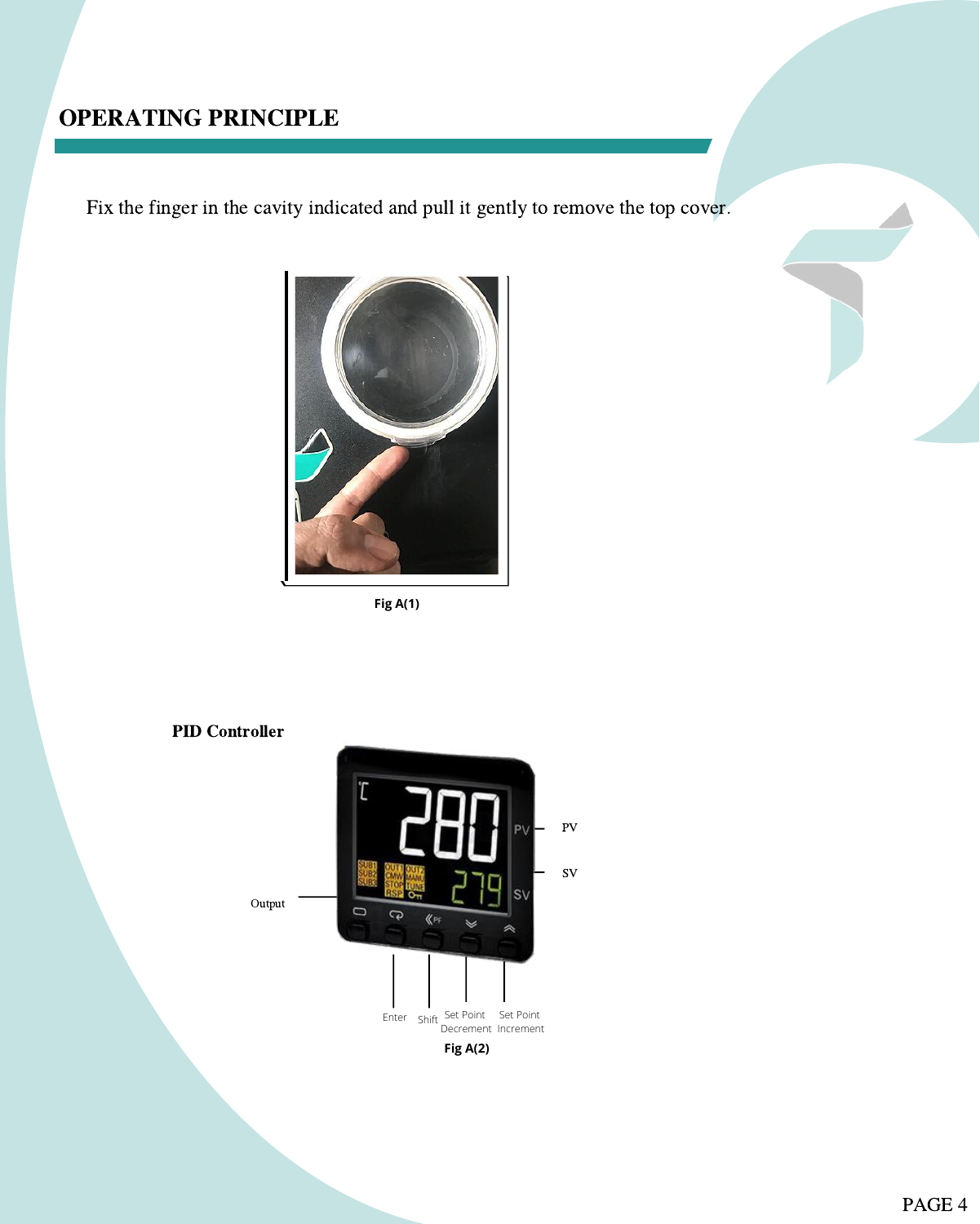#### SAFETY MEASURES & PRECAUTIONS



**Fig B**

Dry gas to be used as indicated to avoid frausting on the calibrator flate plate surface. Kindly consult the factory for the detailed use shows in Fig. B. Dry gas to be connected saparatly.

A 5 Amp Glass fuse is used in the supply line to prevent any problem due to failure of heating element

In case of fuse being damaged frequently kindly consult factory.  $\bullet$ 

In the event of SSR failure temperature gets run away above set value. If it cross the set point by more

than 20°C. Switch off the power immediately and consult factory.  $\bullet$ 

Do not temper wiring as it may be safety hazard.

• Do not transport/ ship/ move the product when it is hot.

Do not bring IR thermometers too close(whithin range of 20mm) from the black body

While installing the product always keep air passage open at the back side of instrument fo proper heat

ventilation.

- $\bullet$ Never touch the black flat screen by bare hands, wet cloth, sharp pointed tools, any scretch/mark would permanently change the emissivity of the black body.
- Always clean the black body and its front screen by clean air blower.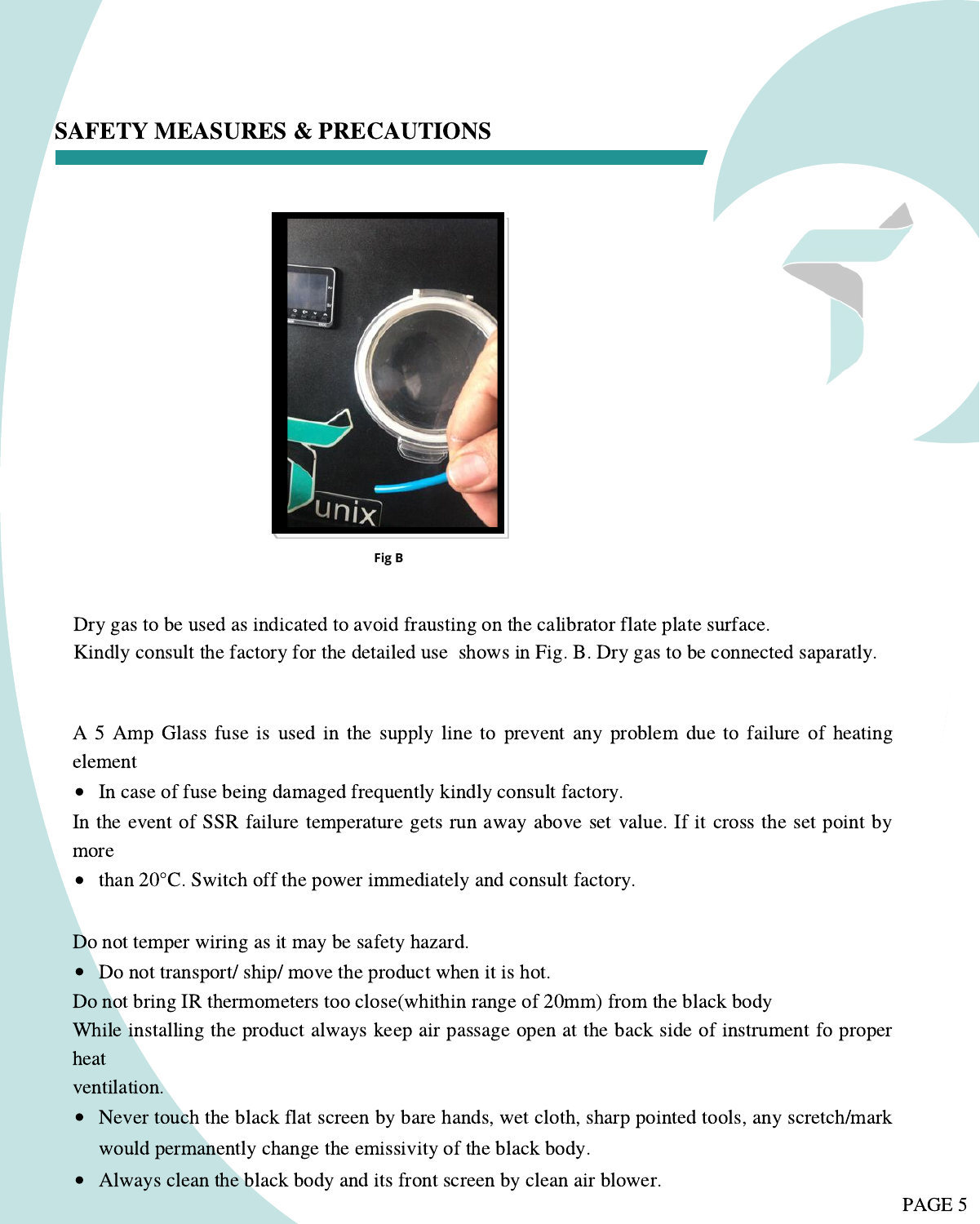## TROUBLE SHOOTING

- 1) Calibrator is not reaching set value. Check mains for full voltage.
- 2) Calibrator temperature is running over. Check terminal 1 &2 of SSR for getting short If it is short replace it/ Consult factory. Check for correct polarity in your mains plug. Phase should go through SSR as per design. If phase is not routed through SSR It may not control the temperature.
- 3) Calibrator is not not getting on. Check mains. Check fuse.

Check tightness of all terminals on controller & main terminal strip.

4) Calibrator temperature not getting stable. Check fan at the back cover it should be running. Need turning off/On controller.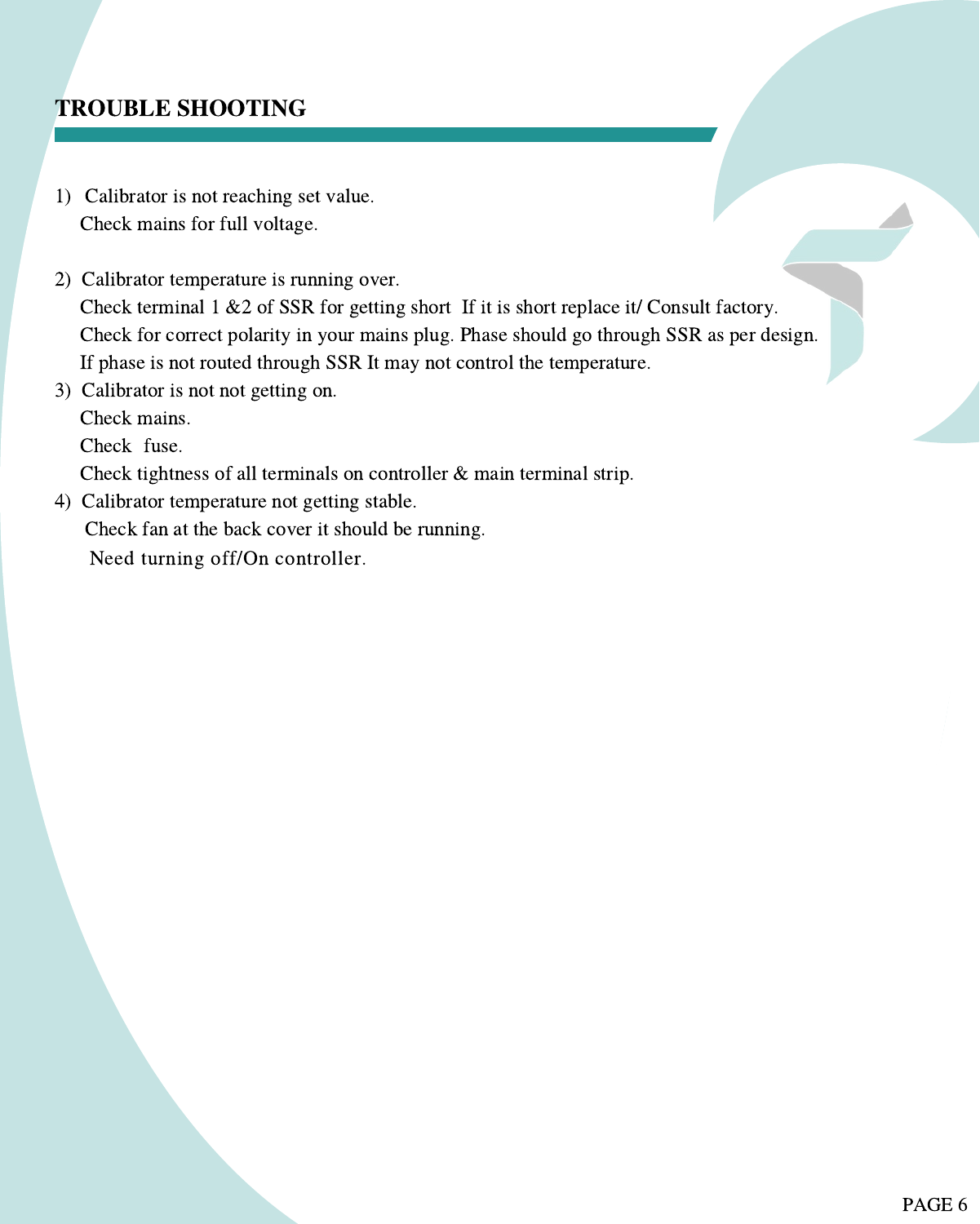Definition :Emissivity is defined as the ratio of the energy radiated from a material's surface to that radiated from a perfect emitter, known as a blackbody, at the same temperature and wavelength and under the same viewing conditions. It is a dimensionless number between 0 (for a perfect reflector) and 1 (for a perfect emitter).

The emissivity of a surface depends not only on the material but also on the nature of the surface. For example, a clean and polished metal surface will have a low emissivity, whereas a roughened and oxidised metal surface will have a high emissivity. The emissivity also depends on the temperature of the surface as well as wavelength and angle.

Knowledge of surface emissivity is important both for accurate non-contact temperature measurement and for heat transfer calculations. Radiation thermometers detect the thermal radiation emitted by a surface. They are generally calibrated using blackbody reference sources that have an emissivity as close to 1 as makes no practical difference.

When viewing 'real', more reflective surfaces, with a lower emissivity, less radiation will be received by the thermometer than from a blackbody at the same temperature and so the surface will appear colder than it is unless the thermometer reading is adjusted to take into account the material surface emissivity.

There are some emissivities indicated below , Note : Indicated emissivities may vary based on viewing angle , temperature , material , Wavelength etc

| Material            | Emissivity    |
|---------------------|---------------|
| Alumel (Unoxidized) | $0.10 - 0.25$ |
| Alumel (Oxidized)   | 0.6           |
| Aluminum (Polished) | $0.10 - 0.05$ |
| Aluminum (Oxidized) | $0.10 - 0.40$ |
| Aluminum (Rough)    | $0.10 - 0.30$ |
| Aluminum (Anodized) | $0.60 - 0.95$ |
| Aluminum Oxide      | 0.4           |
| Asbestos            | 0.95          |
| Asphalt             | $0.90 - 1.00$ |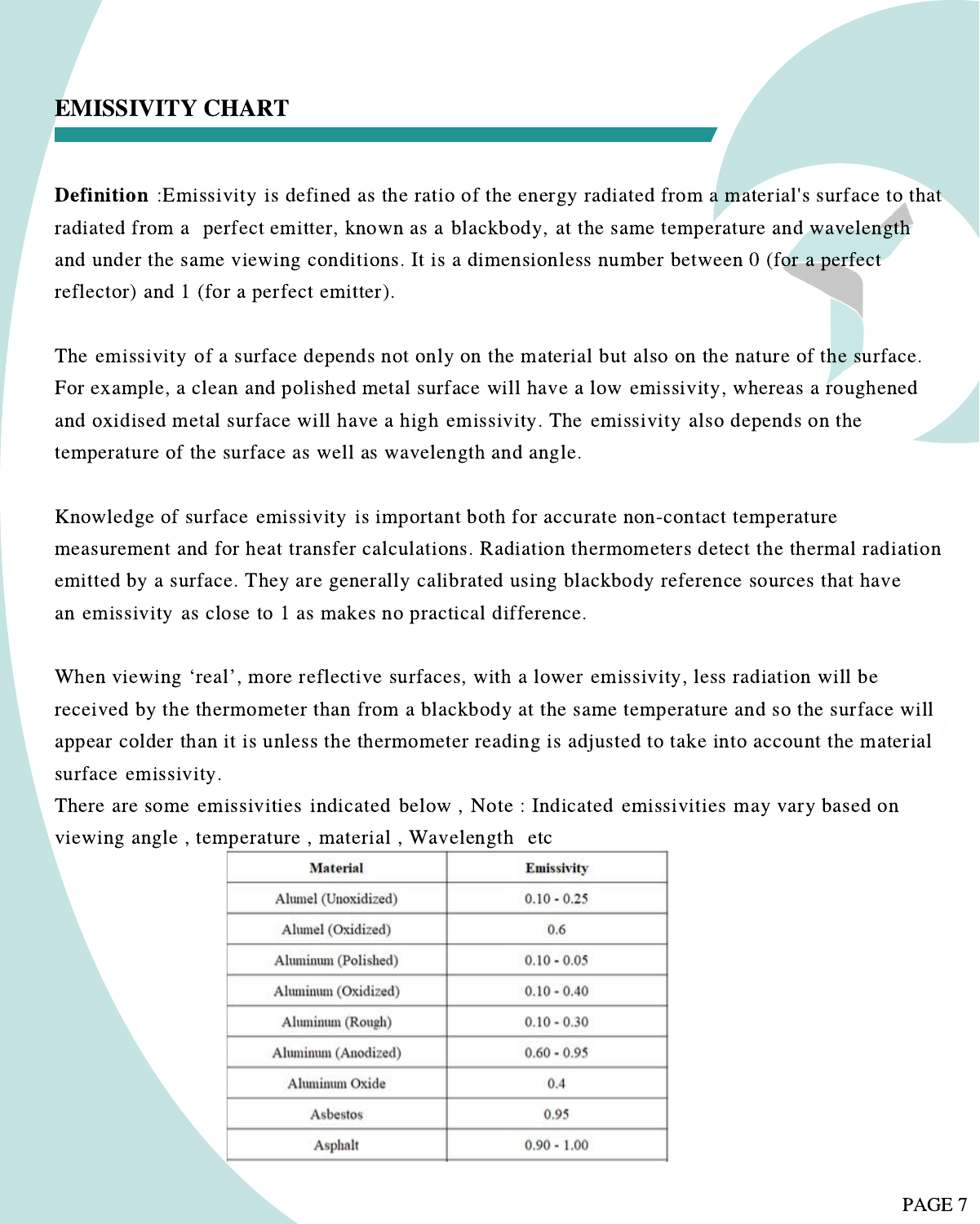| Basalt                     | 0.7           |
|----------------------------|---------------|
| Bismuth                    | 0.5           |
| Brass (Polished)           | 0.05          |
| Brass (Oxidized)           | $0.50 - 0.60$ |
| Φ<br>Brass (Burnished)     | 0.3           |
| Carbon (Unoxidized)        | $0.40 - 0.90$ |
| Carbon (Filament)          | 0.5           |
| Carbon (Soot)              | $0.50 - 0.95$ |
| Carbon (Coke)              | $0.95 - 1.00$ |
| Carbon (Graphite)          | $0.70 - 0.80$ |
| Carborundum                | $0.80 - 0.90$ |
| Ceramic                    | $0.90 - 0.95$ |
| Clay (Fired)               | 0.95          |
| Concrete                   | 0.95          |
| Chrome (Oxidized)          | $0.60 - 0.85$ |
| Chromium                   | 0.1           |
| Cobalt                     | 0.2           |
| Columbium (Polished)       | 0.2           |
| Columbium (Oxidized)       | 0.7           |
| Copper (Polished)          | 0.1           |
| Copper (Oxidized)          | $0.20 - 0.80$ |
| Electrical terminal blocks | 0.6           |
| Enamel                     | 0.9           |
| Foods                      | $0.85 - 1.00$ |
| Formica                    | 0.95          |
| Glass (Convex D)           | 0.8           |
| Glass (Nonex)              | 0.8           |
| Glass (Plate)              | $0.90 - 0.95$ |
| Glass (Fused quartz)       | 0.75          |
|                            |               |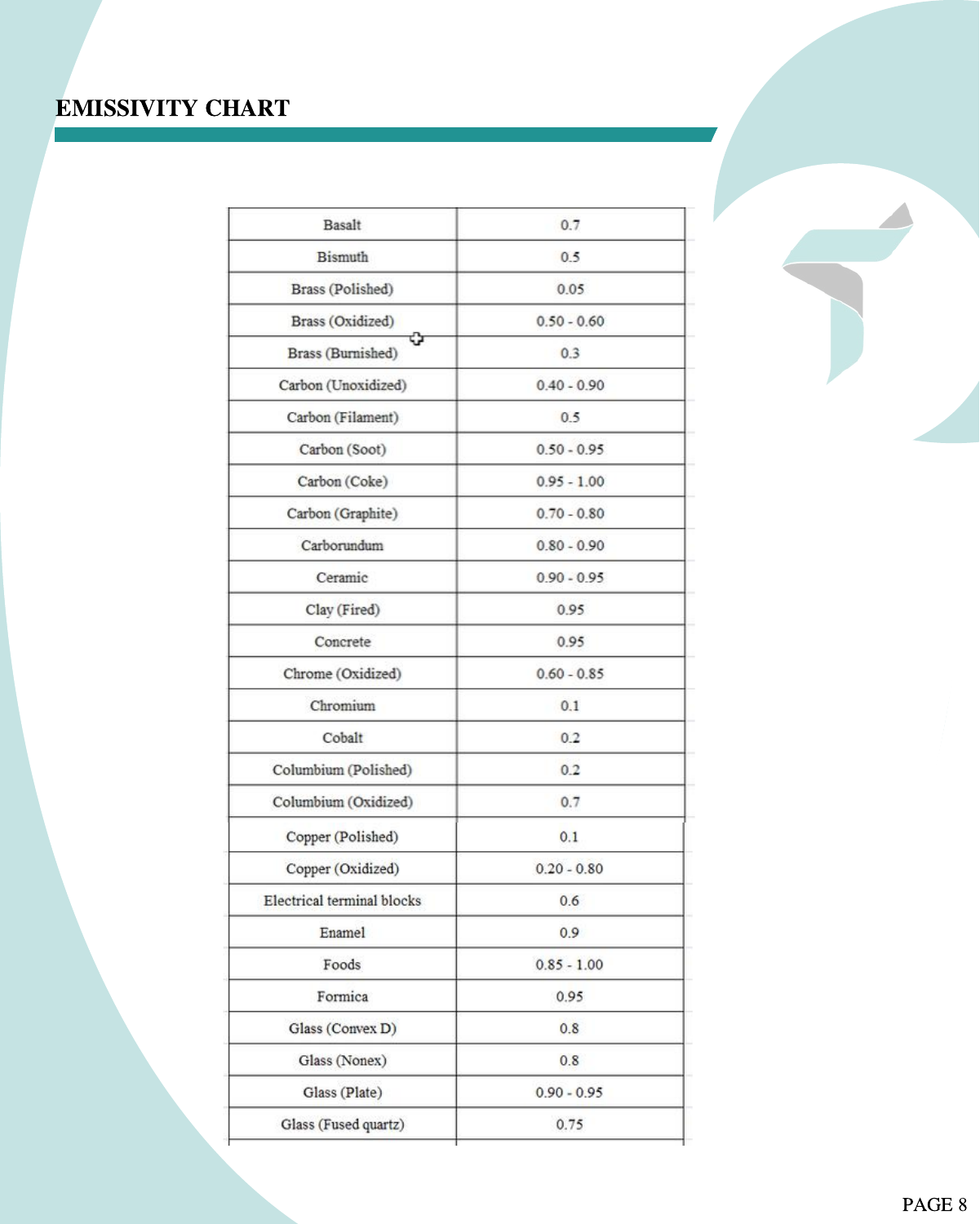| Glass (Pyrex, lead and soda) | 0.95          |
|------------------------------|---------------|
| Gold:                        | 0.05          |
| Granite (Polished)           | 0.85          |
| Granite (Rough)              | 0.9           |
| Granite (Natural)            | 0.95          |
| Gravel                       | $0.90 - 0.95$ |
| Gypsum                       | $0.85 - 0.95$ |
| <b>Haynes Alloy</b>          | $0.30 - 0.80$ |
| Human Skin                   | 0.99          |
| Inconel (Polished)           | 0.15          |
| Inconel (Oxidized)           | $0.70 - 0.95$ |
| Inconel (Sandblasted)        | $0.30 - 0.66$ |
| Iron (Oxidized)              | $0.50 - 0.95$ |
| Iron (Rusted)                | $0.50 - 0.70$ |
| Iron (Wrought, dull)         | 0.9           |
| Iron Oxide                   | 0.85          |
| Lacquer (Colored on Al)      | $0.75 - 0.90$ |
| Lacquer (Colored)            | 0.95          |
| Lacquer (Clear on Al)        | 0.1           |
| Lacquer (Clear on Cu)        | 0.65          |
| Lead (Polished)              | $0.05 - 0.10$ |
| Lead (Oxidized)              | $0.30 - 0.65$ |
| Lead (Rough)                 | 0.4           |
| Limestone                    | $0.95 - 1.00$ |
| Magnesium Oxide              | 0.55          |
| Molybdenum (Polished)        | 0.05          |
| Molybdenum (Oxidized)        | $0.20 - 0.80$ |
| Monel (Oxidized)             | $0.45 - 0.85$ |
| Mullite                      | $0.80 - 0.85$ |
|                              |               |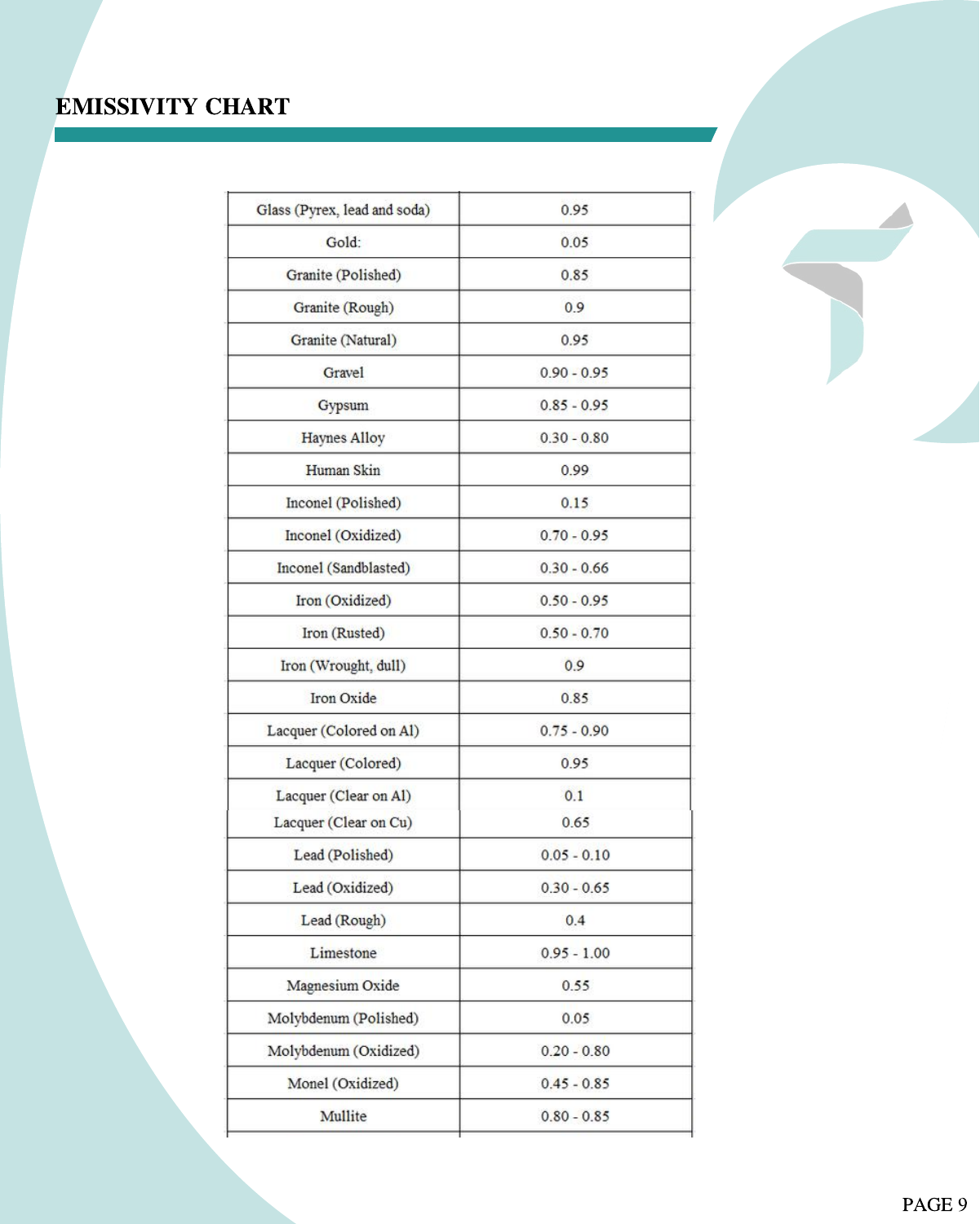| Nichrome (Clean)           | 0.65          |
|----------------------------|---------------|
| Nichrome (Oxidized)        | $0.60 - 0.85$ |
| Nickel (Polished)          | 0.1           |
| Nickel (Oxidized)          | $0.20 - 0.95$ |
| Nickel Oxide               | 0.6           |
| Oil (Animal/vegetable)     | $0.95 - 1.00$ |
| Oil (Mineral)              | $0.90 - 1.00$ |
| Oil (0.001" thick)         | 0.25          |
| Oil (0.002" thick)         | 0.46          |
| Oil (0.005" thick)         | 0.7           |
| Paint (Aluminum paint)     | 0.5           |
| Paint (Bronze paint)       | 0.8           |
| Paint (on metal)           | $0.60 - 0.90$ |
| Paint (on plastic or wood) | $0.80 - 0.95$ |
| Paint (Gold enamel)        | 0.4           |
| Paint (Clear silicone)     | $0.65 - 0.80$ |
| Paper                      | $0.85 - 1.00$ |
| Plaster                    | 0.9           |
| Plastic                    | $0.95 - 1.00$ |
| Platinum                   | 0.05          |
| Polyester                  | $0.75 - 0.85$ |
| Polyethylene               | 0.1           |
| Quartz                     | 0.9           |
| Roofing Paper              | 0.9           |
| Rubber (Hard glossy)       | 0.95          |
| Rubber (Soft rough)        | 0.85          |
| Sand                       | $0.80 - 0.90$ |
| Sandstone                  | 0.7           |
| Shale                      | 0.7           |
|                            |               |

PAGE 10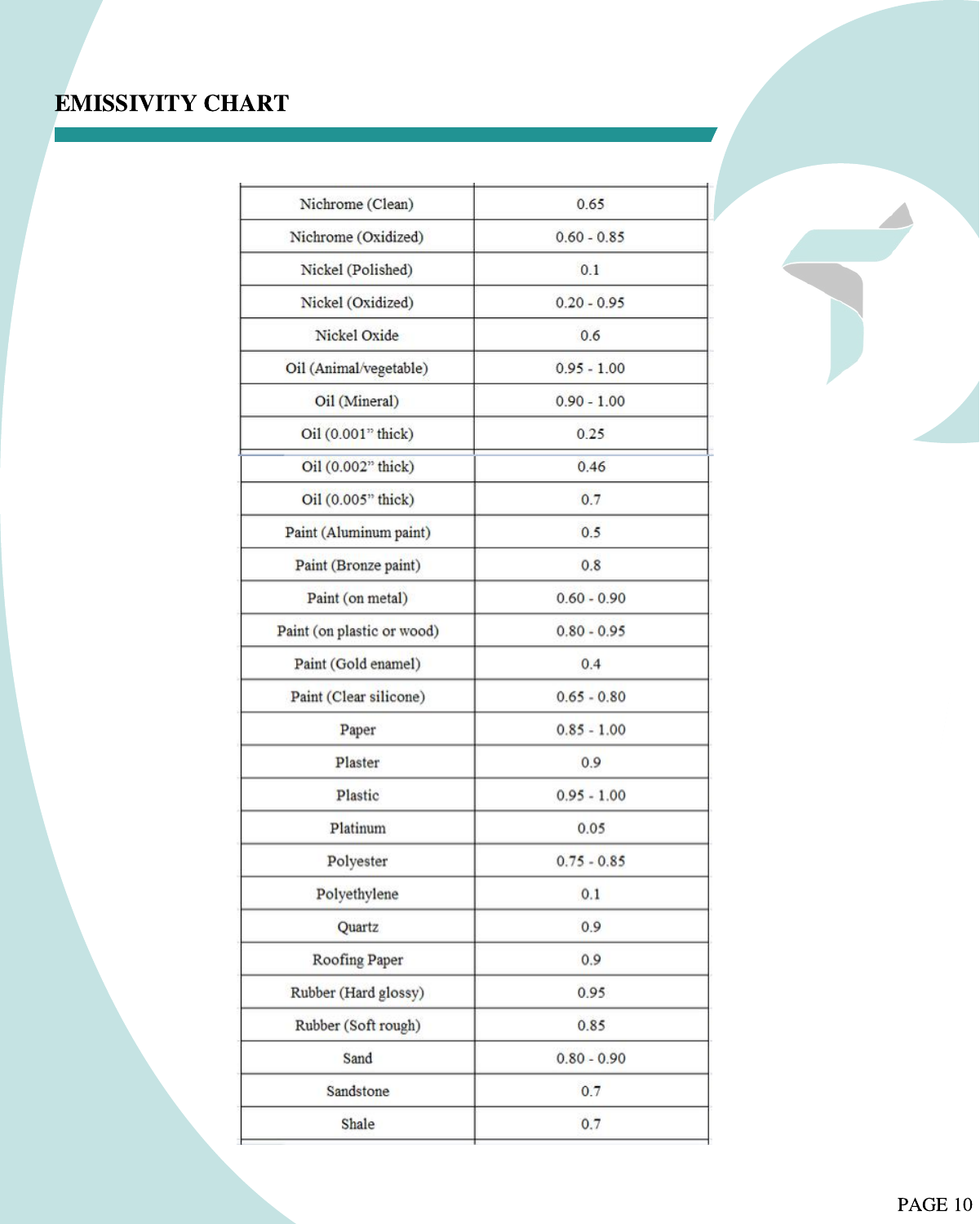| Silica (Powder)            | $0.35 - 0.60$ |
|----------------------------|---------------|
| Silica (Glazed)            | 0.85          |
| Silica (Unglazed)          | 0.75          |
| Silicone Carbide           | $0.80 - 0.95$ |
| Silver                     | 0.05          |
| Soil (Dry)                 | $0.90 - 0.95$ |
| Soil (Wet)                 | $0.95 - 1.00$ |
| Slate                      | $0.70 - 0.80$ |
| Stainless Steel (Polished) | $0.10 - 0.15$ |
| Stainless Steel (Oxidized) | $0.45 - 0.95$ |
| Steel (Unoxidized)         | 0.1           |
| Steel (Oxidized)           | $0.70 - 0.95$ |
| Steel (Cold Rolled)        | $0.70 - 0.90$ |
| Steel (Ground sheet)       | $0.40 - 0.60$ |
| Steel (Rough surface)      | 0.95          |
| Tantalum (Unoxidized)      | 0.2           |
| Tantalum (Oxidized)        | 0.6           |
| Textiles (Carpet)          | $0.85 - 1.00$ |
| Textiles (Carpet)          | $0.85 - 1.00$ |
| Textiles (Close weave)     | $0.70 - 0.95$ |
| Textiles (Cotton)          | 0.8           |
| Textiles (Leather)         | $0.95 - 1.00$ |
| Textiles (Silk)            | 0.8           |
| Textiles (Died black)      | 0.98          |
| Tin (Unoxidized)           | $0.05 - 0.10$ |
| Tungsten (Unoxidized)      | 0.05          |
| Tungsten (Filament)        | 0.3           |
| Water (Liquid)             | $0.90 - 0.95$ |
| Water (Ice)                | $0.95 - 1.00$ |
| Water (Snow)               | $0.80 - 1.00$ |
| Wood (Planed)              | $0.80 - 0.95$ |
| Wood (Sawdust)             | 0.75          |
|                            |               |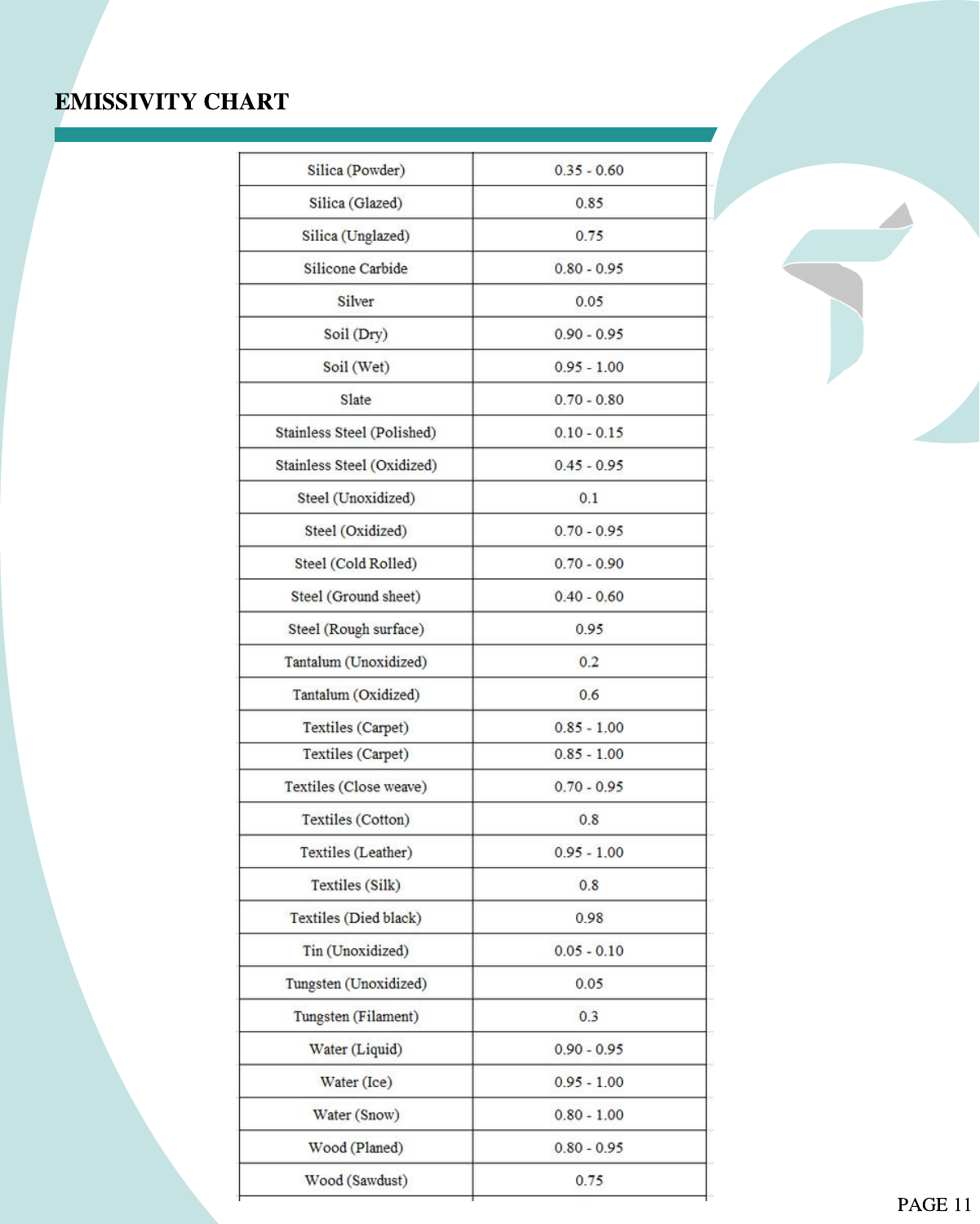| Zinc (Polished)   | 0.05          |
|-------------------|---------------|
| Zinc (Oxidized)   | 0.1           |
| Zinc (Galvanized) | $0.20 - 0.30$ |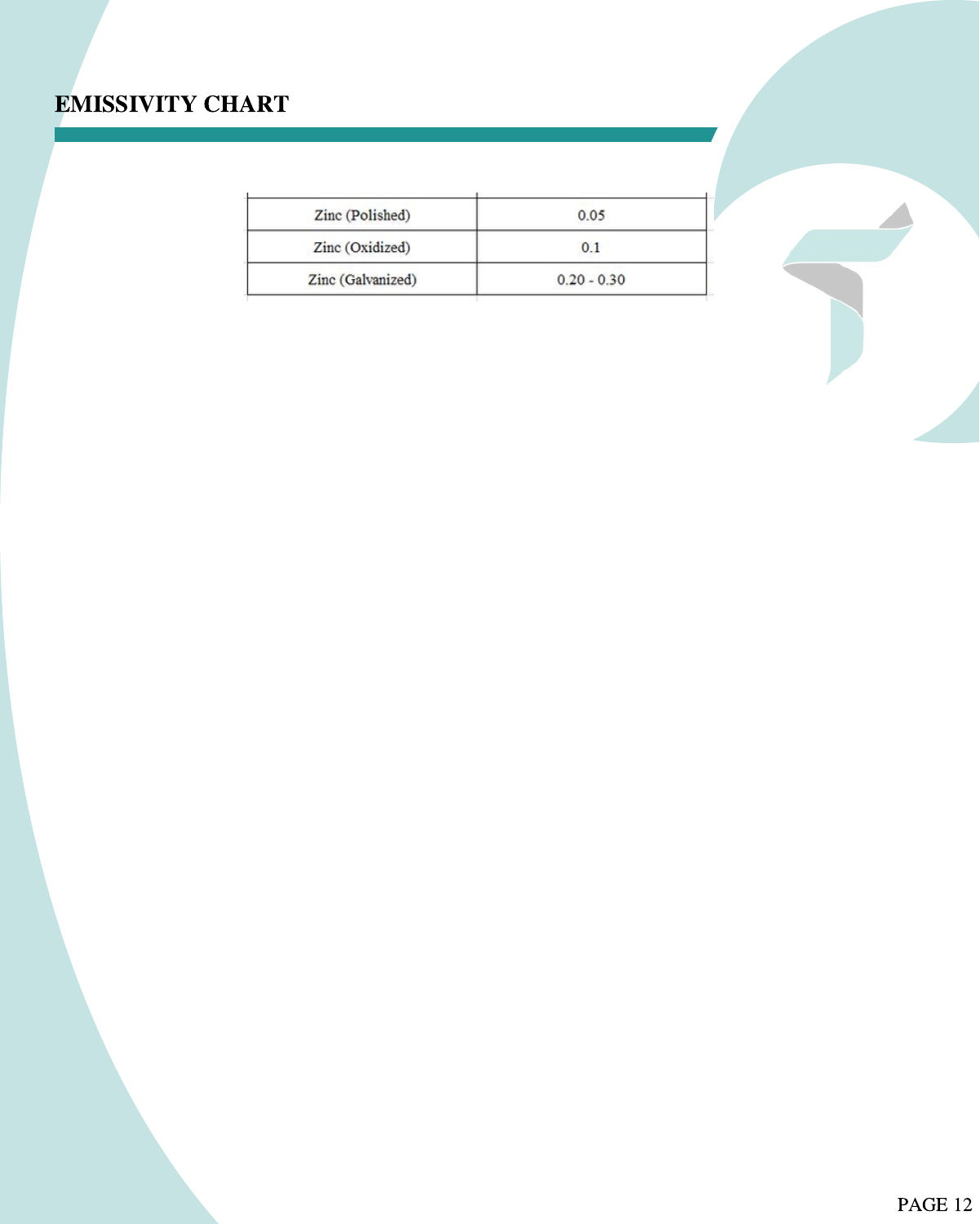## WARRANTY CERTIFICATE

This is to certify that, Infrard flat plate/Black body temperature Calibrator Model EDIR-20X having Sr. No. Date Date Blue and September 18 and September 1911 and September 1911 workmanship.

We Certify our Calibrator for satisfactory performance for the period of one year from the date of supply against any manufacturing defect.

Name: Date: **Signature**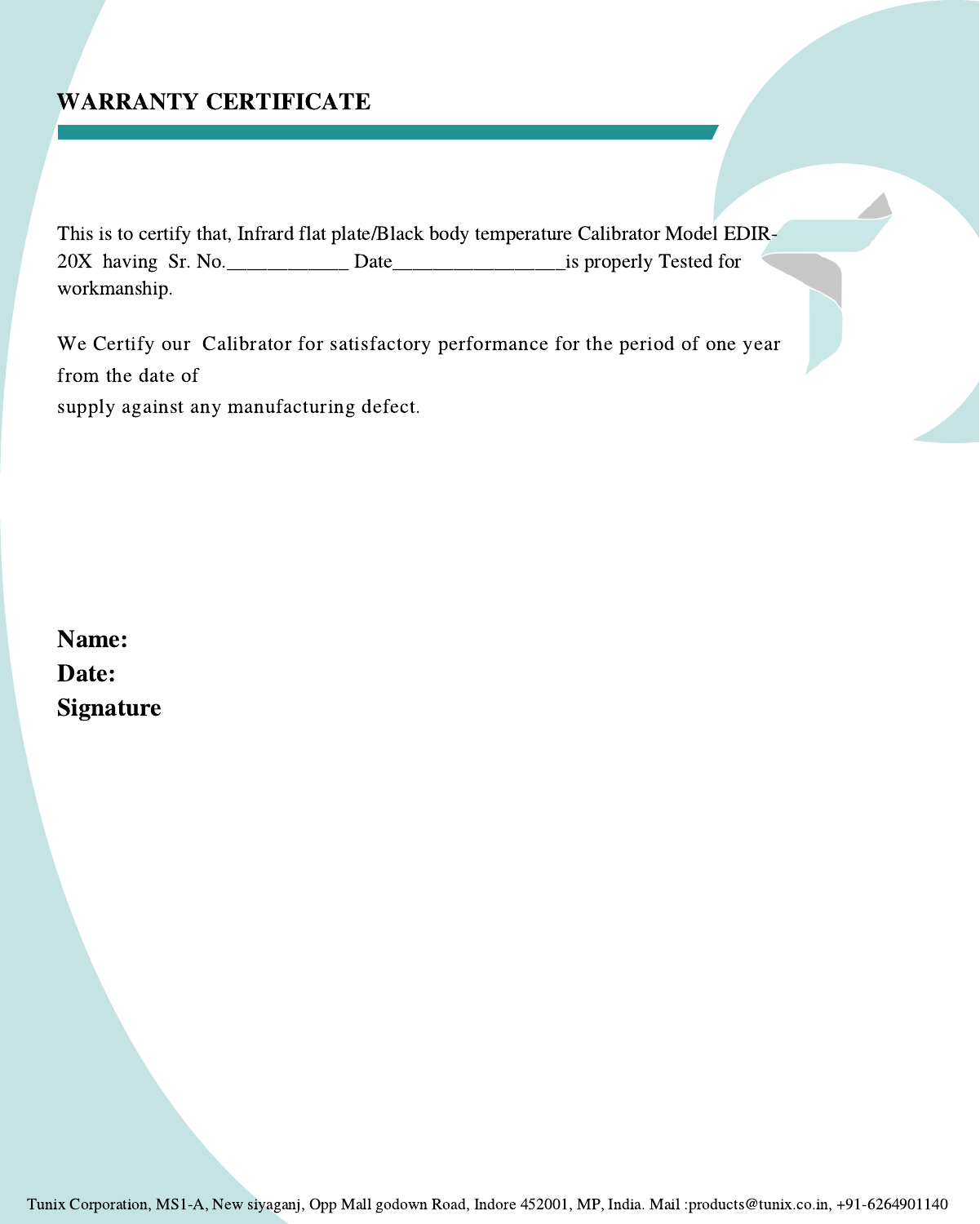# CHECK LIST

| 1) Is Instrument working properly                          | (Yes/No) |           |  |
|------------------------------------------------------------|----------|-----------|--|
| 2) Is power chord available?                               | (Yes/No) |           |  |
| 3) Is Carry bag available (Optional) if ordered saparetly? |          | .(Yes/No) |  |
| 4) Is all factory setting parameters of Instrument locked? | (Yes/No) |           |  |
|                                                            |          |           |  |

Name: Date: Signature